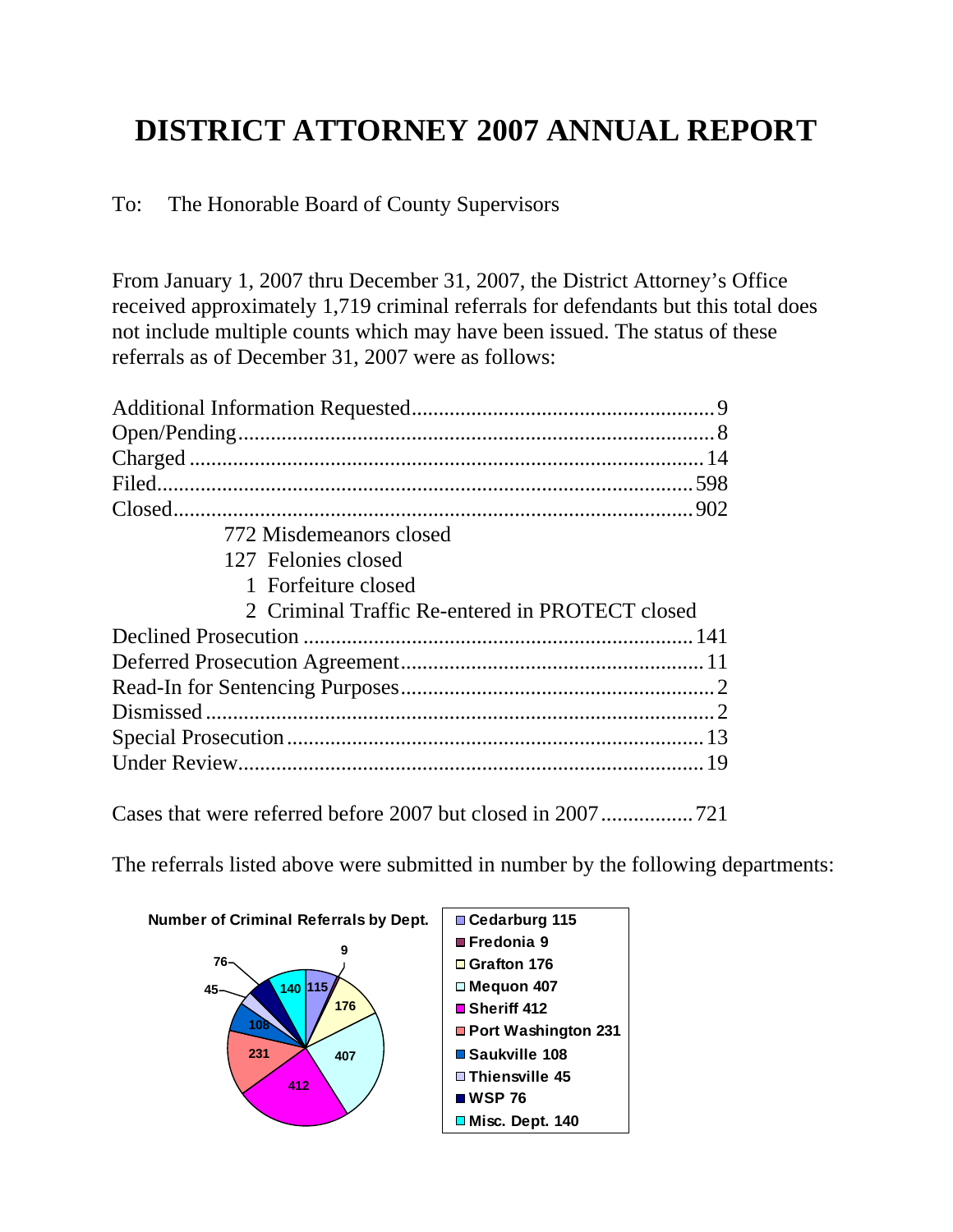**The following numbers reflect new Criminal Complaints filed in the calendar year of 2007 and, for comparison, the previous seven year statistics. However, starting in 2005 the Clerk of Courts no longer distinguishes between Criminal Traffic Complaints and Criminal Misdemeanor cases; they are incorporated together as Criminal Misdemeanor cases only.** 

|               | 2007  | 2006  | 2005  | 2004 | 2003        | 2002 | 2001 | 2000 |
|---------------|-------|-------|-------|------|-------------|------|------|------|
| Felony        | 284   | 299   | 304   | 313  | 300         | 280  | 259  | 289  |
| (CF)          |       |       |       |      |             |      |      |      |
| Misd.         | 1,239 | 1,253 | 1,347 | 753  | 692         | 623  | 643  | 651  |
| (CM)          |       |       |       |      |             |      |      |      |
| Traffic       | N/A   | N/A   | N/A   | 656  | 618         | 587  | 450  | 483  |
| (CT)          |       |       |       |      |             |      |      |      |
| <b>Totals</b> | 1,523 | 1,552 | 1,651 | 1722 | <b>1610</b> | 1490 | 1352 | 1423 |

## **2007 contested traffic citations handled by the District Attorney's Office**

Fourteen defendant's requested a Jury Trial of which twelve were found guilty after Jury Trial the offenses were as follows:

Operating While Intoxicated 2nd - 2 Day Jury Trial Disorderly Conduct – 1 Day Jury Trial Sexual Assault of A Child/16 – 2- Day Jury Trial Identity Theft-Harm – 1 Day Jury Trial Computer Crimes – Modify Data – 2 Day Jury Trial Operating While Intoxicated  $3<sup>rd</sup> - 1$  Day Jury Trial Sexual Assault of a Child/13 – 2 Day Jury Trial Felony Theft – 4 Day Jury Trial First Degree Reckless Injury – 2 Day Jury Trial Disorderly Conduct – 1 Day Jury Trial Failure to Report To Jail – 1 Day Jury Trial Possession of Marijuana  $2<sup>nd</sup>$  or subsequent offense – 2 Day Jury Trial